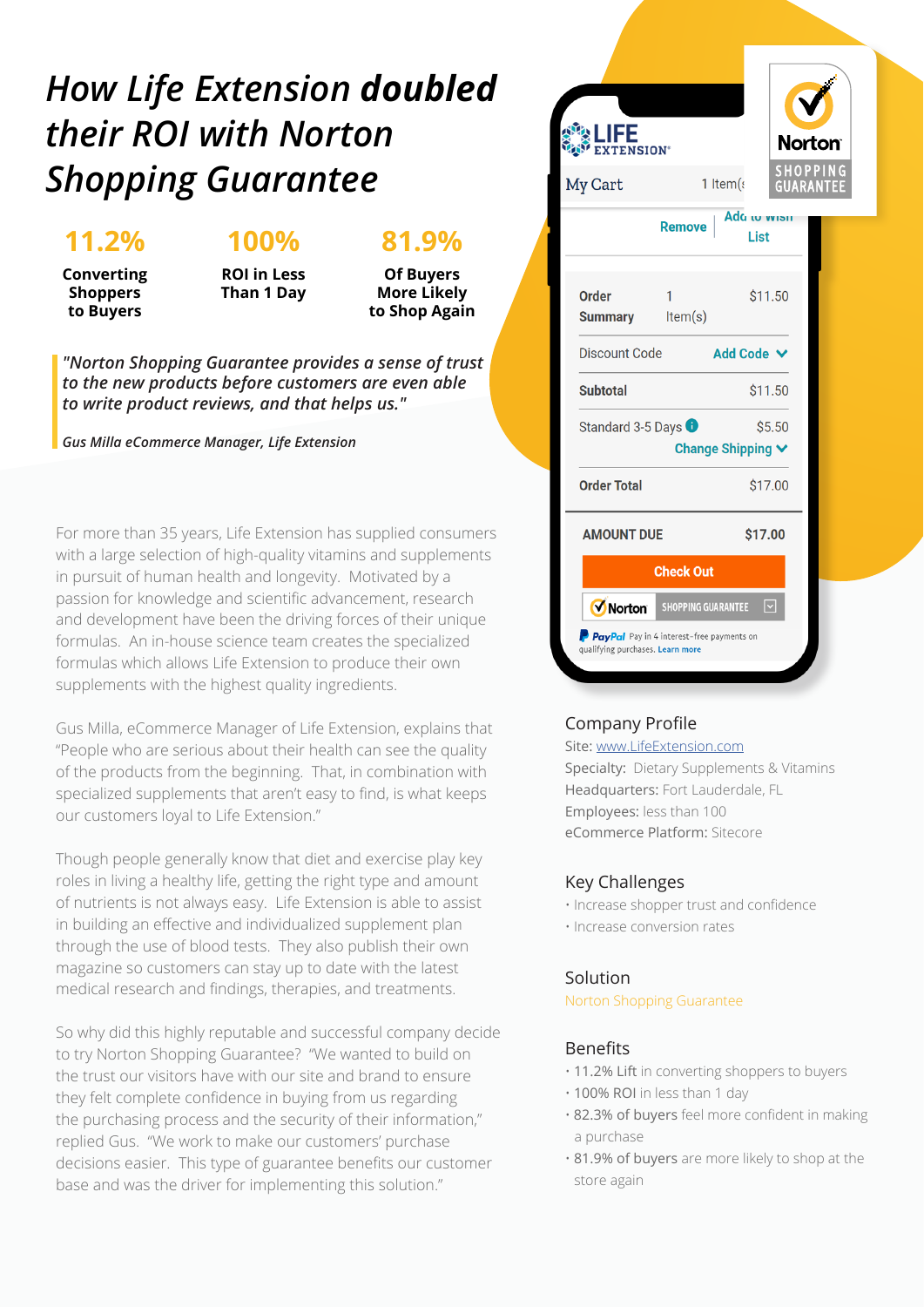#### Converting 11.2% More Shoppers Into Buyers

To see just how beneficial Norton Shopping Guarantee could be for their customers and business, Life Extension decided to provide their shoppers with \$10,000 in identity theft protection, a \$1,000 purchase guarantee, and a \$100 lowest price guarantee. After a seamless integration process that did not require any dedicated IT resources, an A/B test was conducted to quantify the impact of Norton Shopping Guarantee. Gus concluded that "the increase in the conversion rate demonstrates that trust has been taken to a higher level by Norton Shopping Guarantee. The proof is in the numbers!"



# $\boldsymbol{\mathcal{U}}$

Norton Shopping Guarantee provides a sense of trust to the new products before customers are even able to write product reviews, and that helps us.

Gus Milla eCommerce Manager, Life Extension

## **11.2%**

**Lift in Converting Shoppers to Buyers** **100%**

**ROI in Less Than 1 Day**

## **81.9%**

**Of Buyers More Likely to Shop Again**